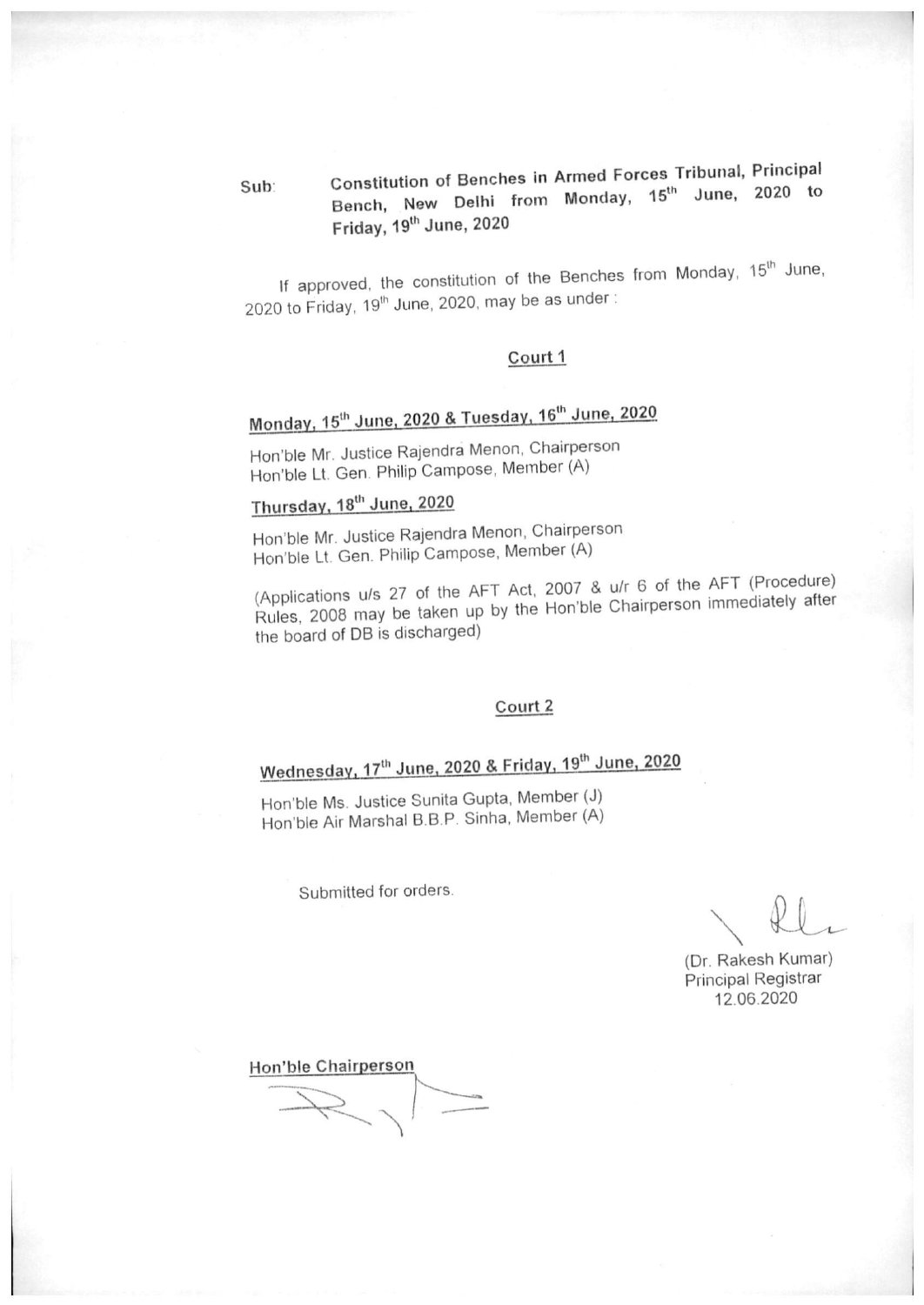# **ARMED FORCES TRIBUNAL, PRINCIPAL BENCH, NEW DELHI LIST OF BUSINESS**

**Date: 15-06-2020**

**Timing: 10:30 AM to 01.00 PM & 02.00 PM to 04.30 PM**

## **COURT No. 1 (Ground Floor)**

#### **CORAM:**

#### **HON'BLE THE CHAIRPERSON HON'BLE LT. GEN. PHILIP CAMPOSE**

|    | S. No. Case No.                    | <b>Parties Name</b>                                | <b>Advocate for Petitioner /</b><br><b>Respondents</b> |
|----|------------------------------------|----------------------------------------------------|--------------------------------------------------------|
|    | <b>ADMISSION MATTERS</b>           |                                                    |                                                        |
| 1. | OA (Appeal)<br>552/2020            | No 15429530 X Naik Shankar Ingali Mr. Vinay Pandey |                                                        |
|    |                                    | V/s                                                |                                                        |
|    |                                    | UOI & Ors.                                         | Dr. Vijendra Singh Mahndiyan                           |
| 2. | OA 589/2020<br>with<br>MA 724/2020 | IC - 43013L Col Shiv Kumar Singh<br>(Retd.)        | Mr Indra Sen Singh & Mr.<br>Abhishek Singh             |
|    |                                    | V/s                                                |                                                        |
|    |                                    | UOI & Ors.                                         | None                                                   |
| 3. | OA 590/2020                        | Ex PO COM (EW) Munnalal (No<br>210307 Y)           | Mr Ved Prakash                                         |
|    |                                    | V/s                                                |                                                        |
|    |                                    | UOI & Ors.                                         | None                                                   |
| 4. | OA 591/2020                        | Ex EM (P) I Surender Kumar (No<br>210224 H)        | Mr Ved Prakash                                         |
|    |                                    | V/s                                                |                                                        |
|    |                                    | UOI & Ors.                                         | None                                                   |
| 5. | OA 592/2020<br>with<br>MA 725/2020 | No 666698 HFO Arun Prasad Sharma<br>(Retd)         | Manoj Kr Gupta                                         |
|    |                                    | V/s                                                |                                                        |
|    |                                    | UOI & Ors.                                         | None                                                   |
|    |                                    |                                                    |                                                        |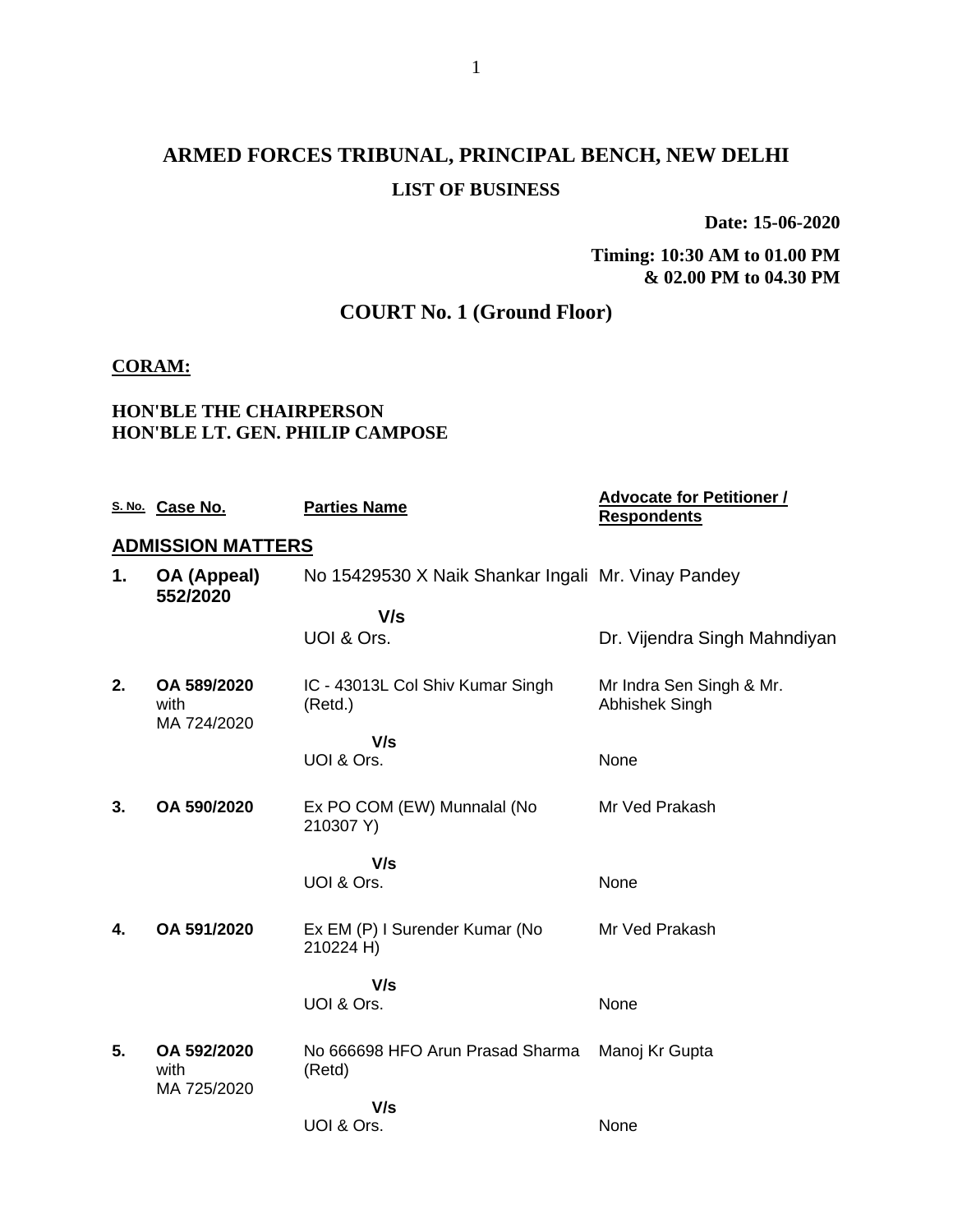| 6.                            | OA 593/2020                        | IC 47908F Col Ran Singh Dudee               | Mr Rajiv Manglik                                   |  |
|-------------------------------|------------------------------------|---------------------------------------------|----------------------------------------------------|--|
|                               |                                    | V/s<br>UOI & Ors.                           | None                                               |  |
| 7.                            | OA 594/2020<br>with<br>MA 726/2020 | No 661608 MWO Harvinder Jit Singh<br>(Retd) | Mr Manoj Kr Gupta                                  |  |
|                               |                                    | V/s<br>UOI & Ors.                           | None                                               |  |
| 8.                            | OA 595/2020                        | IC-32296X Lt Col R K Bahal (Retd.)          | Mr. Rajiv Manglik                                  |  |
|                               | with<br>MA 727/2020                | V/s<br>UOI & Ors.                           | None                                               |  |
| 9.                            | OA 596/2020                        | No 4085799H LNk Harbeer Singh<br>(Retd)     | Mr Manoj Kumar Gupta                               |  |
|                               |                                    | V/s<br>UOI & Ors.                           | None                                               |  |
| 10.                           | OA 597/2020<br>with                | Ex POELP RK Chaudhary (177502-R)            | Mr. Ved Prakash                                    |  |
|                               | MA 728/2020                        | V/s<br>UOI & Ors.                           | None                                               |  |
| 11.                           | OA 602/2020<br>with                | Sqn Ldr Manju Kumari (31253-R) Adm          | Mr Jaideep Singh, Kartik Dabas<br>& Disha Sachdeva |  |
|                               | MA 740/2020                        | V/s<br>UOI & Ors.                           | Mr. Harish V Shankar                               |  |
|                               | <b>MA (EXECUTION)</b>              |                                             |                                                    |  |
| 12.                           | MA 92/2017                         | NK /JE Hakmuddeen                           | Mr. Alok Kishor                                    |  |
|                               | in<br>OA 59/2013<br>(RB Mumbai)    | V/s<br>UOI & Ors.                           | Mr Harish V Shankar                                |  |
| <b>PLEADINGS NOT COMPLETE</b> |                                    |                                             |                                                    |  |
| 13.                           | OA 2059/2019                       | JC-452215-F Nb Sub Vidya Dhar               | Ms. Archana Ramesh                                 |  |

Mr. D K Sabat

Ms. Jyotsna Kaushik

with

559/2020

MA 2969/2019 &

 **V/s**

 **V/s**

**14. OA 2071/2019** Sub Dalip Singh Thakur (No 668449Y) Mr. Ajit Kakkar

UOI & Ors.

UOI & Ors.

2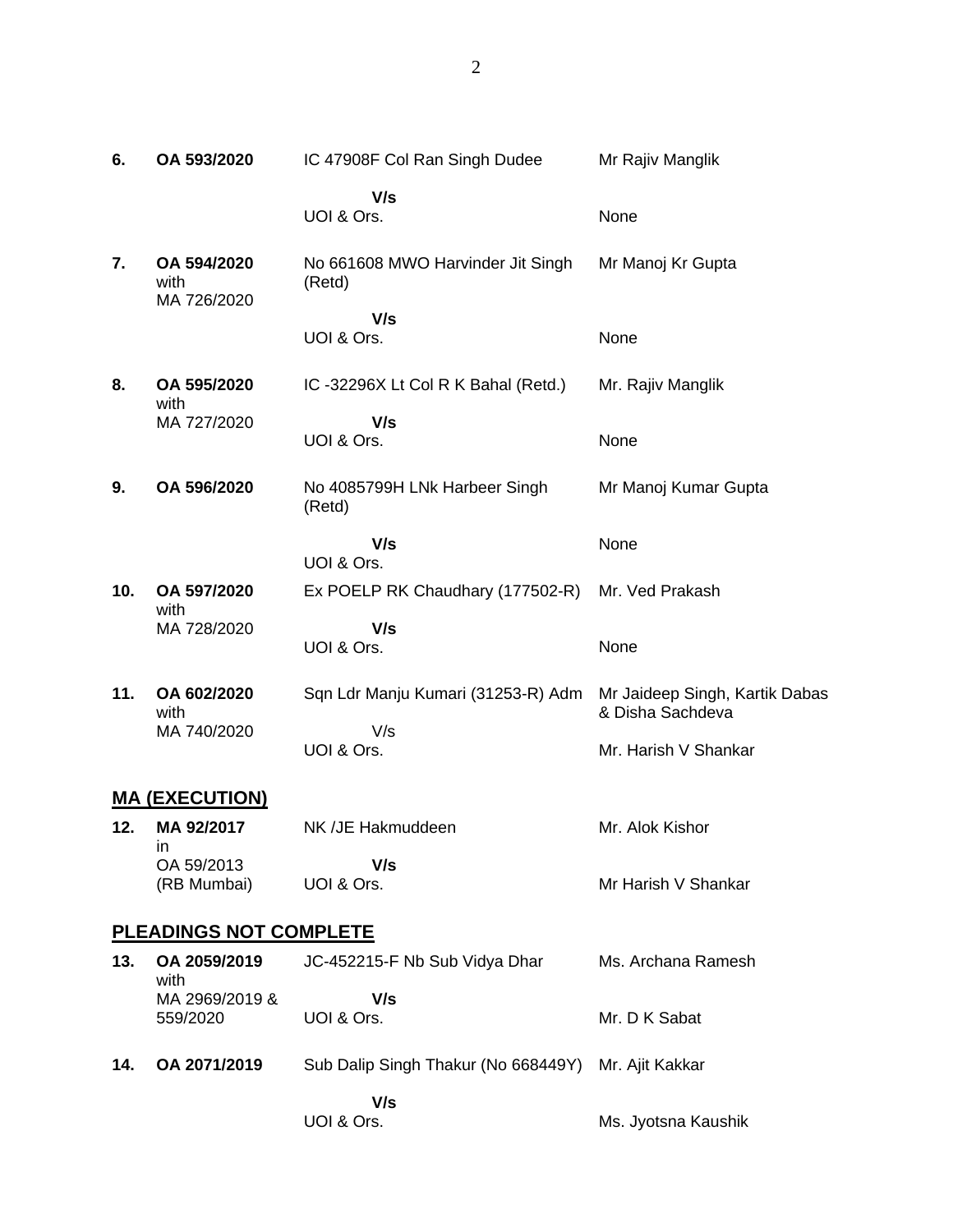| 15. | OA 2367/2019 | MR-05185W Brig GC Satapathy VSM<br>V/s                   | Mr Indra Sen Singh/Abhishek<br>Singh                                      |
|-----|--------------|----------------------------------------------------------|---------------------------------------------------------------------------|
|     |              | UOI & Ors.                                               | Mr Harish V Shankar for R 1-4,<br>None for R 5 and for R-6 (In<br>Person) |
| 16. | OA 142/2020  | Sub (RT) Davendra Kumar Singh (JC-<br>468674K)           | Mr Ajit Kakkar & Associates                                               |
|     |              | V/s<br>UOI & Ors.                                        | Mr. V Pattabhi Ram                                                        |
| 17. | OA 216/2020  | No 5346017A Ex L/Nk/DSC Dhan Kaji<br>Gurung              | Mr US Maurya                                                              |
|     |              | V/s<br>UOI & Ors.                                        | Mr. J S Rawat                                                             |
| 18. | OA 217/2020  | No 4180906K Ex Nk/DSC Darwan<br>Singh Dhami              | Mr US Maurya                                                              |
|     |              | V/s<br>UOI & Ors.                                        | Mr. S D Windlesh                                                          |
| 19. | OA 219/2020  | No. 10182455-M Sep/DSC Yogendra<br>Ram                   | Mr. U S Maurya                                                            |
|     |              | V/s<br>UOI & Ors.                                        | Mr. Y P Singh                                                             |
| 20. | OA 220/2020  | No. 1082263-Y L/Nk/DSC Sahadev<br>Singh Tomar            | Mr. U S Maurya                                                            |
|     |              | V/s<br>UOI & Ors.                                        | None                                                                      |
| 21. | OA 349/2020  | Sub Lt Mukund Pratap Singh (08547-Z) Mr. Anil Srivastava |                                                                           |
|     |              | V/s<br>UOI & Ors.                                        | Mr. Tarunvir Singh Khehar                                                 |
| 22. | OA 504/2020  | IC-52360L Col Saurav Schimer                             | Mr. Rajiv Manglik                                                         |
|     |              | V/s<br>UOI & Ors.                                        | Mr. Anil Gautam                                                           |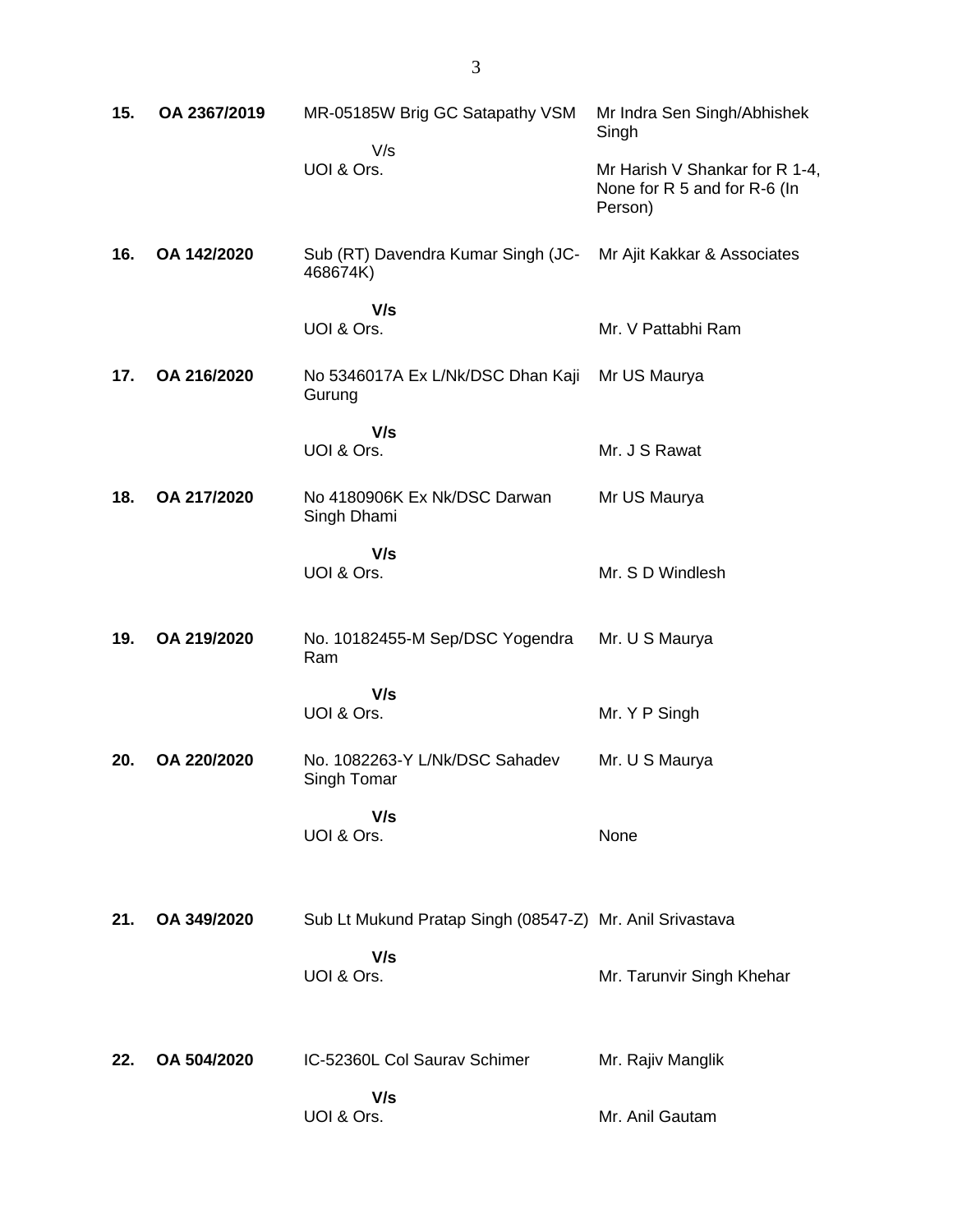## **PART HEARD**

| 23. | OA 657/2018 | IC-44088P Brig Rajwant Singh | Mr. Rajiv Manglik |  |
|-----|-------------|------------------------------|-------------------|--|
|     |             |                              |                   |  |

 **V/s** UOI & Ors.

Mr Tarunvir Singh Khehar

### **PLEADINGS COMPLETE**

## **DATES WILL BE GIVEN BY THE TRIBUNAL OFFICER - ORDERS WILL BE UPLOADED ON THE WEBSITE**

| 24. | OA 1944/2019 | JC-NYA 14620469-L Nb Sub Manoj<br>Kumar | Mr. Manoj Kr Gupta   |
|-----|--------------|-----------------------------------------|----------------------|
|     |              | V/s<br>UOI & Ors.                       | Mr. K K Tyagi        |
| 25. | OA 2070/2019 | Ex LAC Kiranveer (NO 915845)            | Mr. Ajit Kakkar      |
|     |              | V/s<br>UOI & Ors.                       | Mr. Harish V Shankar |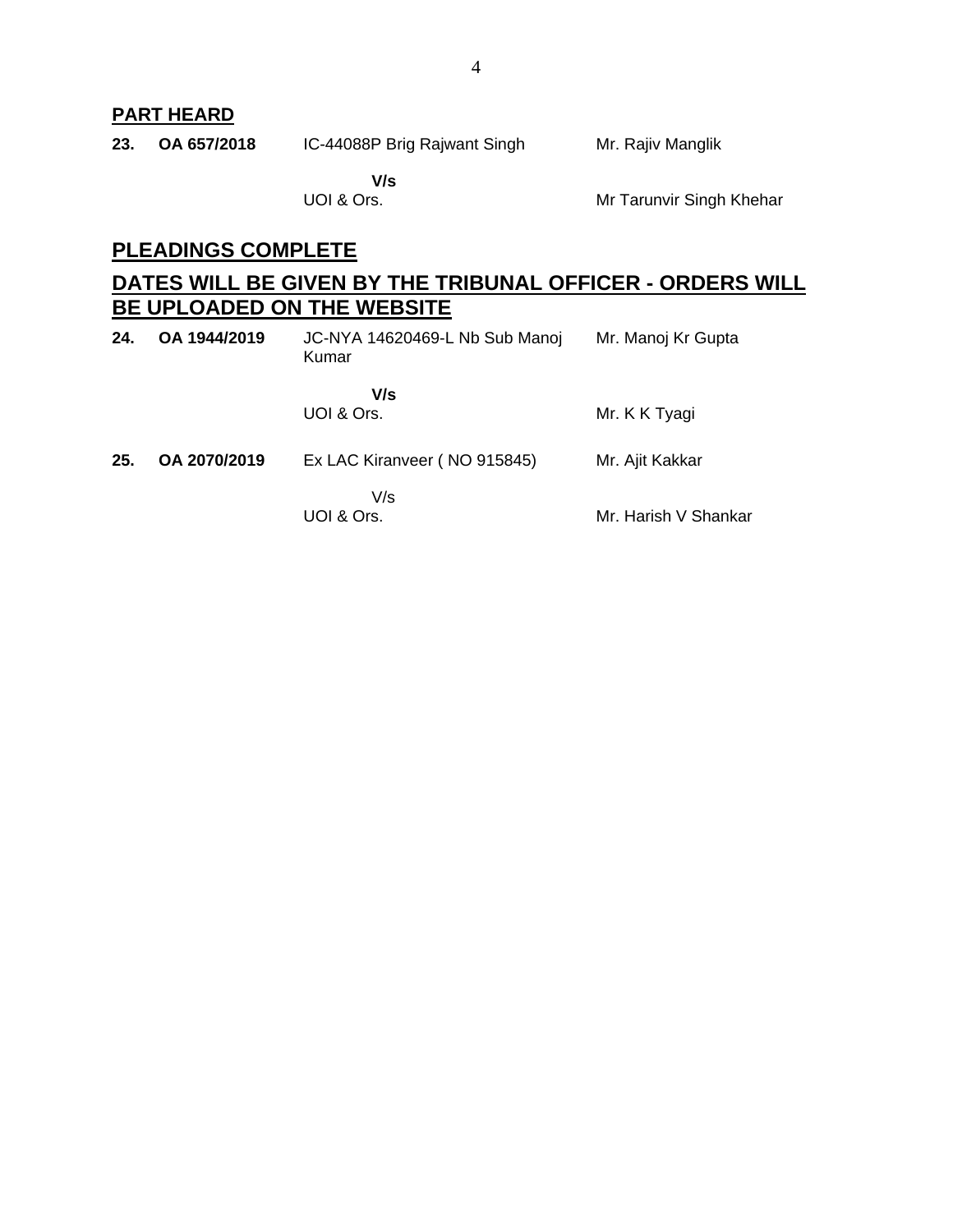# **ARMED FORCES TRIBUNAL, PRINCIPAL BENCH, NEW DELHI LIST OF BUSINESS**

**Date: 15-06-2020**

### **Timing: 10:30 AM to 01.00 PM & 02.00 PM to 04.30 PM**

## **COURT No. 2 (Ground Floor)**

#### **THIS BENCH WILL NOT ASSEMBLE TODAY**

**CORAM:**

#### **HON'BLE JUDICIAL MEMBER NOT AVAILABLE HON'BLE AIR MARSHAL B.B.P. SINHA**

|    | S. No. Case No.                    | <b>Parties Name</b>                                                     | <b>Advocate for Petitioner /</b><br><b>Respondents</b>                    |  |  |
|----|------------------------------------|-------------------------------------------------------------------------|---------------------------------------------------------------------------|--|--|
|    | <b>PLEADINGS NOT COMPLETE</b>      |                                                                         |                                                                           |  |  |
| 1. | OA 1981/2018                       | Ex Rfn Brajesh Singh Paramar (No<br>16015098Y)                          | Mr SS Pandey & Associates                                                 |  |  |
|    |                                    | V/s<br>UOI & Ors.                                                       | Mr. Satya Ranjan Swain for R 1,<br>2 & 4 and Ms. Anjali Vohra for R-<br>3 |  |  |
| 2. | OA 385/2019<br>with<br>MA 932/2019 | Nk Anil Kumar (Retd) (No 16013060W) Mr SS Pandey & Associates<br>& Ors. |                                                                           |  |  |
|    |                                    | V/s<br>UOI & Ors.                                                       | Mr. Rajesh Kumar Das for R 1, 2<br>& 4 and Ms. Anjali Vohra for R-3       |  |  |
| 3. | OA 615/2019                        | Ex Sgt Kawalesh Kumar Singh<br>$(774149-R)$                             | Mr. Omprakash Kr Srivastava &<br>Vinay Makhija                            |  |  |
|    |                                    | V/s<br>UOI & Ors.                                                       | Mr. Ashok Chaitanya                                                       |  |  |
|    | <b>PLEADINGS COMPLETE</b>          |                                                                         |                                                                           |  |  |
| 4. | OA (Appeal)                        | Ex. Col. P. K. Dutta                                                    | Mr. Indra Sen Singh                                                       |  |  |
|    | 407/2010                           | V/s                                                                     |                                                                           |  |  |

UOI & Ors.

Mr VS Tomar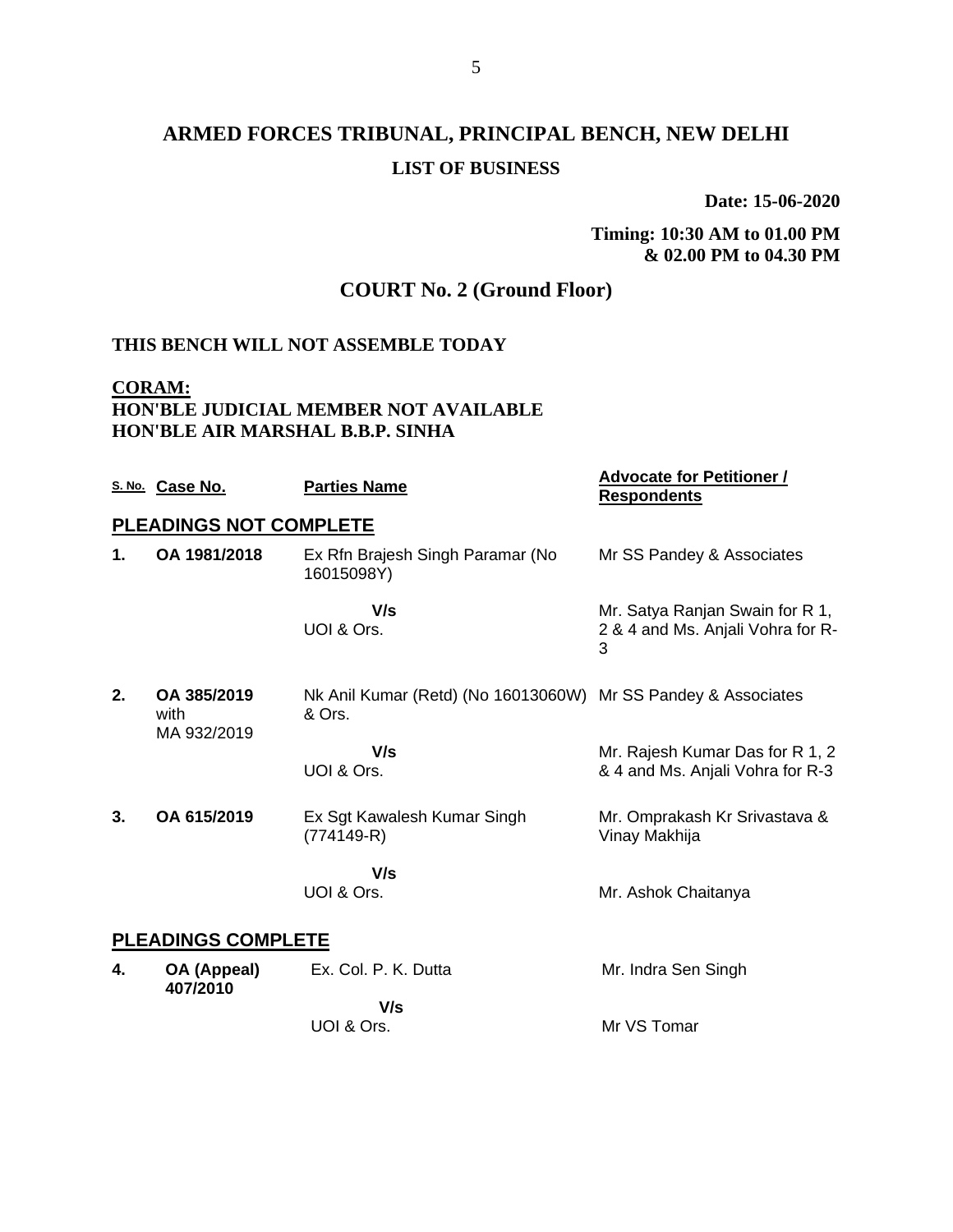**WITH**

| 5.             | TA 287/2010<br>(Writ Petition (C)       | Mrs Aruna Pari wd/o Maj K Pari                                 | Mr Anand Kumar                   |
|----------------|-----------------------------------------|----------------------------------------------------------------|----------------------------------|
|                | 8741/2006)                              | V/s<br>UOI & Ors.                                              | Mr Avdhesh Kumar Singh           |
| 6.             | OA 231/2019                             | AVM Puran Chandra Singh<br>Rautela (Retd)                      | Mr. Ankush Chowdhary             |
|                |                                         | V/s<br>UOI & Ors.                                              | Mr YP Singh                      |
| $\mathbf{7}$ . | OA 262/2019                             | No. 29237A Sqn Ldr Samir S Alve Mr. Ankur Chhibber             |                                  |
|                | with<br>MA 1472/2019                    | V/s<br>UOI & Ors.                                              | Mr. A K Gautam                   |
| 8.             | OA 597/2019<br>with                     | No 667429A Ex MWO Jai Kanwar Mr. VS Kadian                     |                                  |
|                | MA 1168/2019                            | V/s<br>UOI & Ors.                                              | Dr. Vijendra Singh Mahndiyan     |
| 9.             | OA 756/2019<br>with                     | Ex ERA-2 Alok Kumar Kundu (No Mr. Ved Prakash<br>180491H)      |                                  |
|                | MA 1357/2019 &<br>210/2020              | V/s<br>UOI & Ors.                                              | Dr. Vijendra Singh Mahndiyan     |
|                | 10. OA 786/2019<br>with<br>MA 1386/2019 | Smt. Sukhjit Sandhu W/O Late<br>(25972-T) Sqn Ldr Satpal Singh | Mr. Anil Srivastava & Associates |
|                |                                         | V/s<br>UOI & Ors.                                              | Dr. Vijendra Singh Mahndiyan     |
|                |                                         |                                                                |                                  |

### **THIS BENCH WILL NOT ASSEMBLE TODAY**

#### **CORAM: HON'BLE JUDICIAL MEMBER NOT AVAILABLE HON'BLE LT. GEN. PHILIP CAMPOSE**

|    | S.No. Case No.                        | <b>Parties Name</b>                                        | <b>Advocate for Petitioner /</b><br><b>Respondents</b> |
|----|---------------------------------------|------------------------------------------------------------|--------------------------------------------------------|
|    | <b>Miscellaneous</b>                  |                                                            |                                                        |
| 1. | <b>RA 10/2020</b><br>ın<br>OA 36/2020 | JC-763063K Sub Maj/ M Tech (Opto<br>Elect) Dharamraj Yadav | Mr. S S Pandey & Associates                            |
|    |                                       | V/s<br>UOI & Ors.                                          | Ms. Suman Chauhan                                      |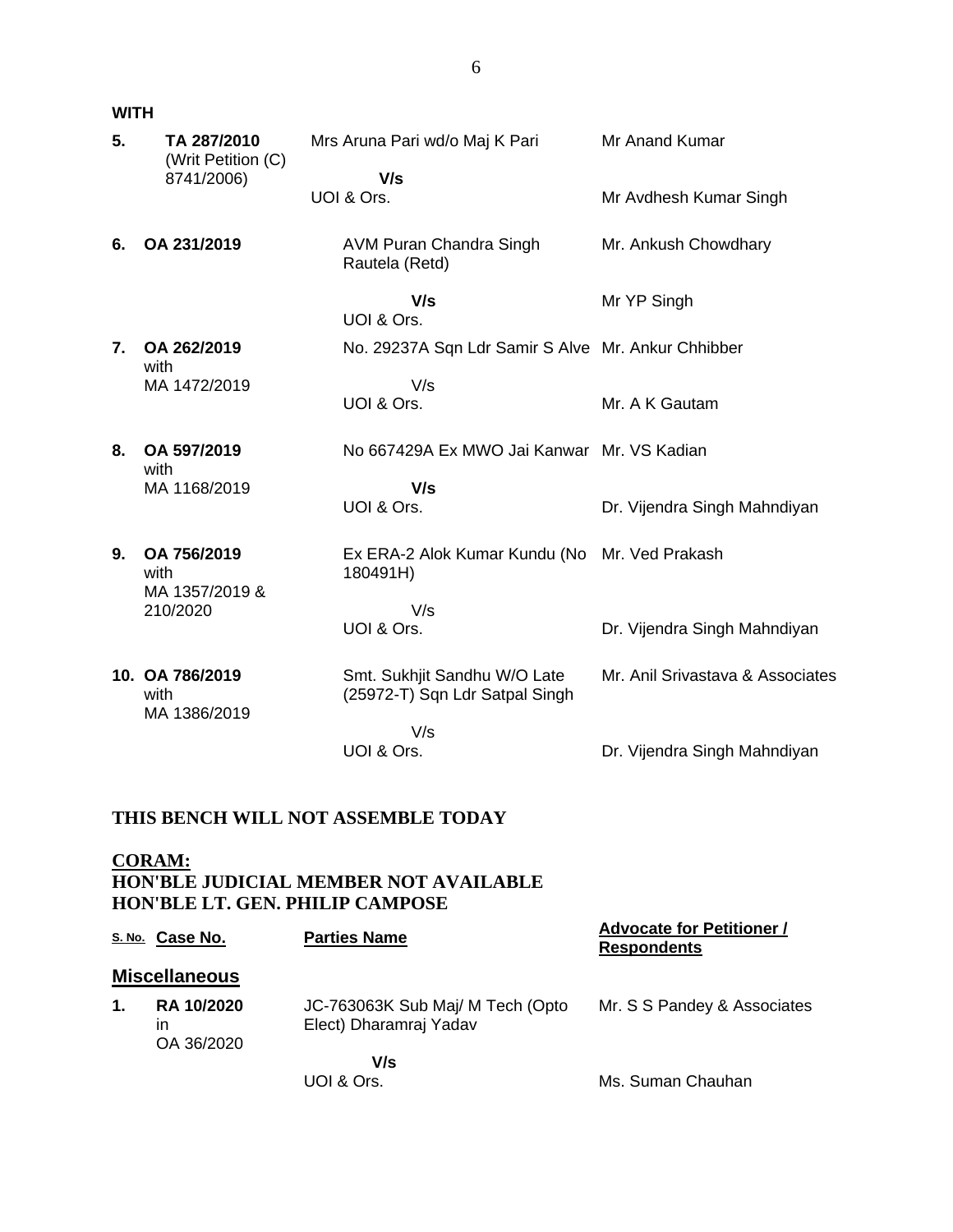# **ARMED FORCES TRIBUNAL, PRINCIPAL BENCH, NEW DELHI LIST OF BUSINESS**

**Date: 15-06-2020**

**Timing: 11:00 AM**

## **PRINCIPAL REGISTRAR COURT**

|    | S. No. Case No.                      | <b>Parties Name</b>                                           | <b>Advocate for Petitioner /</b><br><b>Respondents</b>   |
|----|--------------------------------------|---------------------------------------------------------------|----------------------------------------------------------|
|    | <b>For Appearance/Direction</b>      |                                                               |                                                          |
| 1. | OA 1924/2018                         | Ex Sgt Rajesh Sharma (No 675714W)                             | Mr. US Maurya                                            |
|    |                                      | V/s<br>UOI & Ors.                                             |                                                          |
|    |                                      |                                                               | Dr Vijendra Singh Mahndiyan                              |
| 2. | OA 731/2019                          | Ex Sub Praveen Kumar Singh (JC-<br>404763F)                   | Mr. Ved Prakash                                          |
|    |                                      | V/s                                                           |                                                          |
|    |                                      | UOI & Ors.                                                    | Mr. Avdhesh Kumar Singh                                  |
| 3. | OA 822/2019                          | Sunajhari Devi W/O Late Nb Sub<br>Satendra Yadav (JC-559833K) | Mr. Indra Sen Singh/Abhishek<br>Singh                    |
|    |                                      | V/s                                                           |                                                          |
|    |                                      | UOI & Ors.                                                    | Ms. Suman Chauhan for R 1-4 &<br>Mr. Sanjay Jain for R-5 |
| 4. | OA 1036/2019                         | IC-53422M Col Akhil Rathee                                    | Mr. SS Pandey & Associates                               |
|    |                                      | V/s                                                           |                                                          |
|    |                                      | UOI & Ors.                                                    | Mr. S P Sharma                                           |
| 5. | OA 1039/2019<br>with<br>MA 1713/2019 | Ex Sgt Mahesh Kumar Dudeja (No<br>790794 S)                   | Mr Durgesh Kumar Sharma                                  |
|    |                                      | V/s                                                           |                                                          |
|    |                                      | UOI & Ors.                                                    | Ms. Suman Chauhan                                        |
| 6. | OA 1112/2019                         | Ex JWO Satya Pal Singh (No<br>622687K)                        | Mr. Parveen Kumar                                        |
|    |                                      | V/s                                                           |                                                          |
|    |                                      | UOI & Ors.                                                    | Mr. K K Tyagi                                            |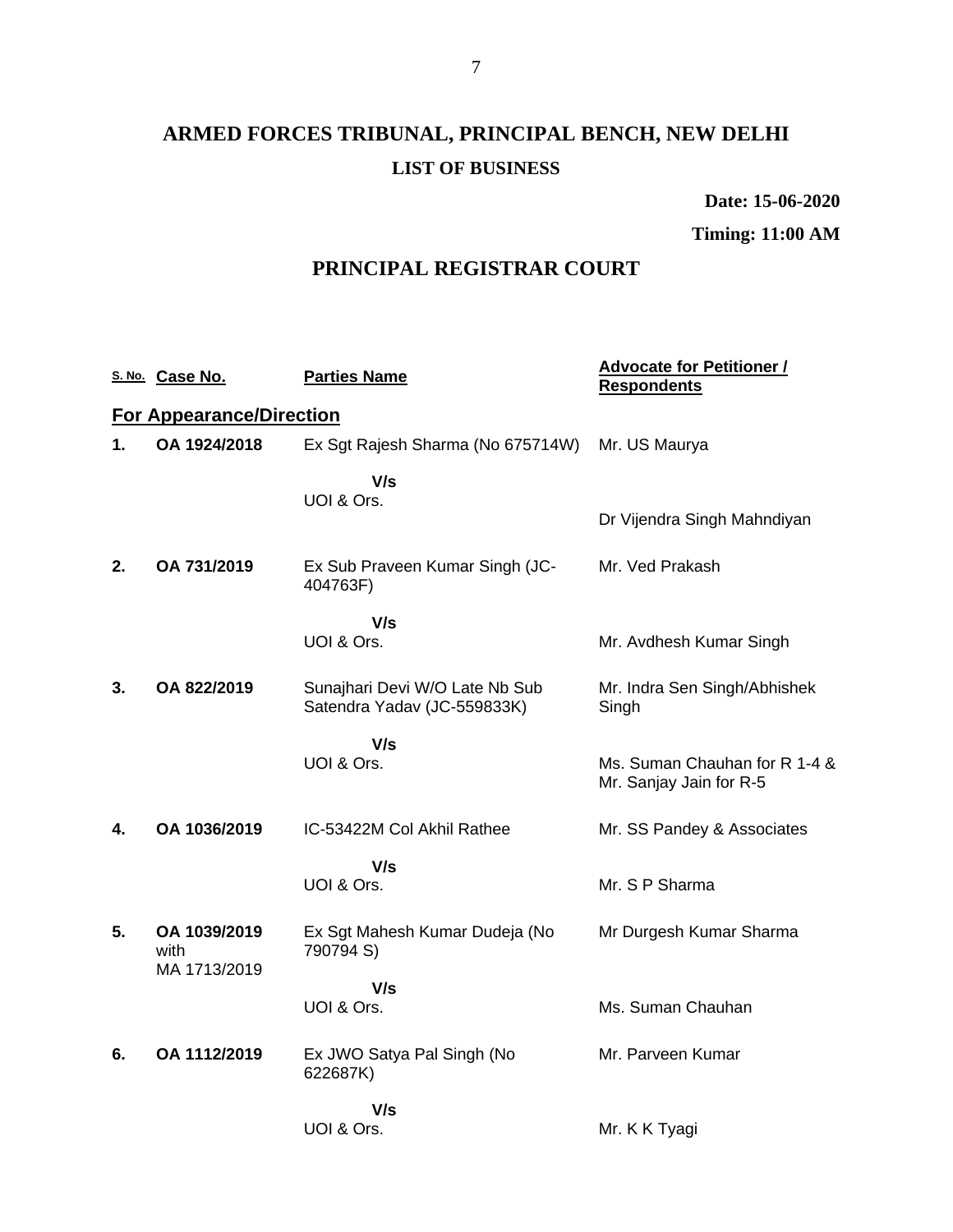| 7.  | OA 1152/2019                         | JC-761129W Sub Tejendra Singh<br>(Retd.)                   | Mr. S S Pandey & Associates           |
|-----|--------------------------------------|------------------------------------------------------------|---------------------------------------|
|     |                                      | V/s<br>UOI & Ors.                                          | Mr V Pattabhi Ram                     |
| 8.  | OA 1329/2019<br>with<br>MA 2069/2019 | Smt Sheila Varghese W/O Late IC-<br>27590N Maj TA Verghese | Mr. Anil Srivastava                   |
|     |                                      | V/s<br>UOI & Ors.                                          | Mr. Neeraj, Sr. CGSC                  |
| 9.  | OA 1330/2019<br>with<br>MA 2070/2019 | No. 15614579A Hav(PA) Anoop<br>Ramanathan                  | Mr. Indra Sen Singh/Abhishek<br>Singh |
|     |                                      | V/s<br>UOI & Ors.                                          | Mr. Ashok Chaitanya                   |
| 10. | OA 1331/2019<br>with                 | Ex Rect Ranjan Kumar Singh (No<br>14830438 H)              | Mr Ved Prakash                        |
|     | MA 2071/2019                         | V/s<br>UOI & Ors.                                          | None                                  |
| 11. | OA 1332/2019<br>with                 | Ex Nk Brij Mohan (No 15150213L)                            | Mr. Ved Prakash                       |
|     | MA 2072/2019                         | V/s<br>UOI & Ors.                                          | Mr. D K Sabat                         |
| 12. | OA 1333/2019<br>with                 | No. 133723-T Ex LEM(P) N Kumar<br>Tirumalasetty            | Mr. Ved Prakash                       |
|     | MA 2073/2019                         | V/s<br>UOI & Ors.                                          | Mr. D K Sabat                         |
| 13. | OA 1335/2019<br>with<br>MA 2074/2019 | Ex MC EAR-II Bhushan Kumar<br>$(198144-B)$                 | Mr. Ved Prakash                       |
|     |                                      | V/s<br>UOI & Ors.                                          | Mr. Tarunvir Singh Khehar             |
| 14. | OA 1338/2019                         | Ex Cpl Rajeev Kumar (No 905457)                            | Mr Baljeet Singh                      |
|     | with<br>MA 2087/2019                 | V/s                                                        |                                       |
|     |                                      | UOI & Ors.                                                 | Mr. Waize Ali Noor                    |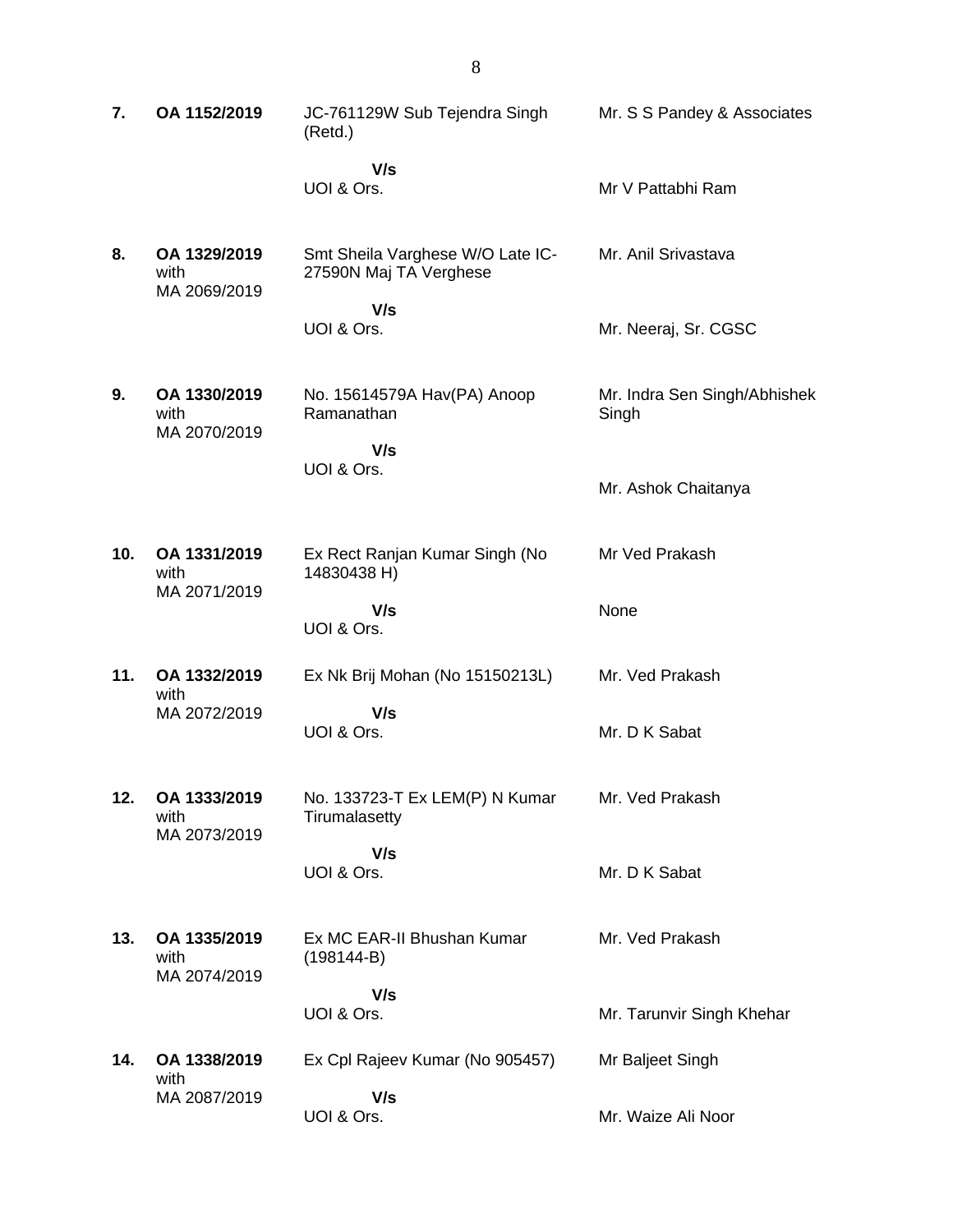| 15. | OA 1356/2019                         | Ex MCPO-2 Hony Sub Lt Anand Singh Mr. U S Maurya<br>$(161991-N)$ |                                             |
|-----|--------------------------------------|------------------------------------------------------------------|---------------------------------------------|
|     |                                      | V/s<br>UOI & Ors.                                                | None                                        |
| 16. | OA 1470/2019                         | No 15153260N Hav (PA) Lalmani<br>Kumar                           | Mr. Indra Sen Singh & Mr.<br>Abhishek Singh |
|     |                                      | V/s<br>UOI & Ors.                                                | Mr. S P Sharma                              |
| 17. | OA 1478/2019<br>with<br>MA 2397/2019 | Ex SGT Satyendra Kumar Sahoo<br>(NO 743361A)                     | Mr. US Maurya                               |
|     |                                      | V/s<br>UOI & Ors.                                                | Mr. Karan Singh Bhati, Sr.<br><b>CGSC</b>   |
| 18. | OA 1557/2019<br>with                 | Ex Sub Nachiappan T (No 811396W)                                 | Mr. Ajit Kakkar                             |
|     | MA 19/2020                           | V/s<br>UOI & Ors.                                                | Ms Jyotsna Kaushik                          |
| 19. | OA 1822/2019<br>with<br>MA 2704/2019 | Ex JWO Bikram Kumar Singh (No<br>776812 H)                       | Mr Durgesh Kumar Sharma                     |
|     |                                      | V/s<br>UOI & Ors.                                                | Mr. Y P Singh                               |
| 20. | OA 1824/2019<br>with                 | No. 299737 HFO Shiv Kumar (Retd.)                                | Mr. B P Vaishnav & Associates               |
|     | MA 2706/2019                         | V/s<br>UOI & Ors.                                                | Mr. Y P Singh                               |
| 21. | OA 1839/2019                         | No 15666165H (Now JC-673463P Nb<br>Sub) Hav (PA) Vinod Kumar     | Mr. Indra Sen Singh / Abhishek<br>Singh     |
|     |                                      | V/s<br>UOI & Ors.                                                | Mr. Avdhesh Kumar Singh                     |
| 22. | OA 1885/2019                         | No 15476264P Hav (PA) Anil Sharma                                | Mr. Indra Sen Singh/Abhishek<br>Singh       |
|     |                                      | V/s<br>UOI & Ors.                                                | Mr. S P Sharma                              |
| 23. | OA 2137/2019                         | Lt Col Anil Tewatia (IC 50617 M)                                 | Mr Ansh Tewatia & Vivek Nagar               |
|     | with<br>MA 3013/2019                 | V/s<br>UOI & Ors.                                                | Mr. Anil Gautam                             |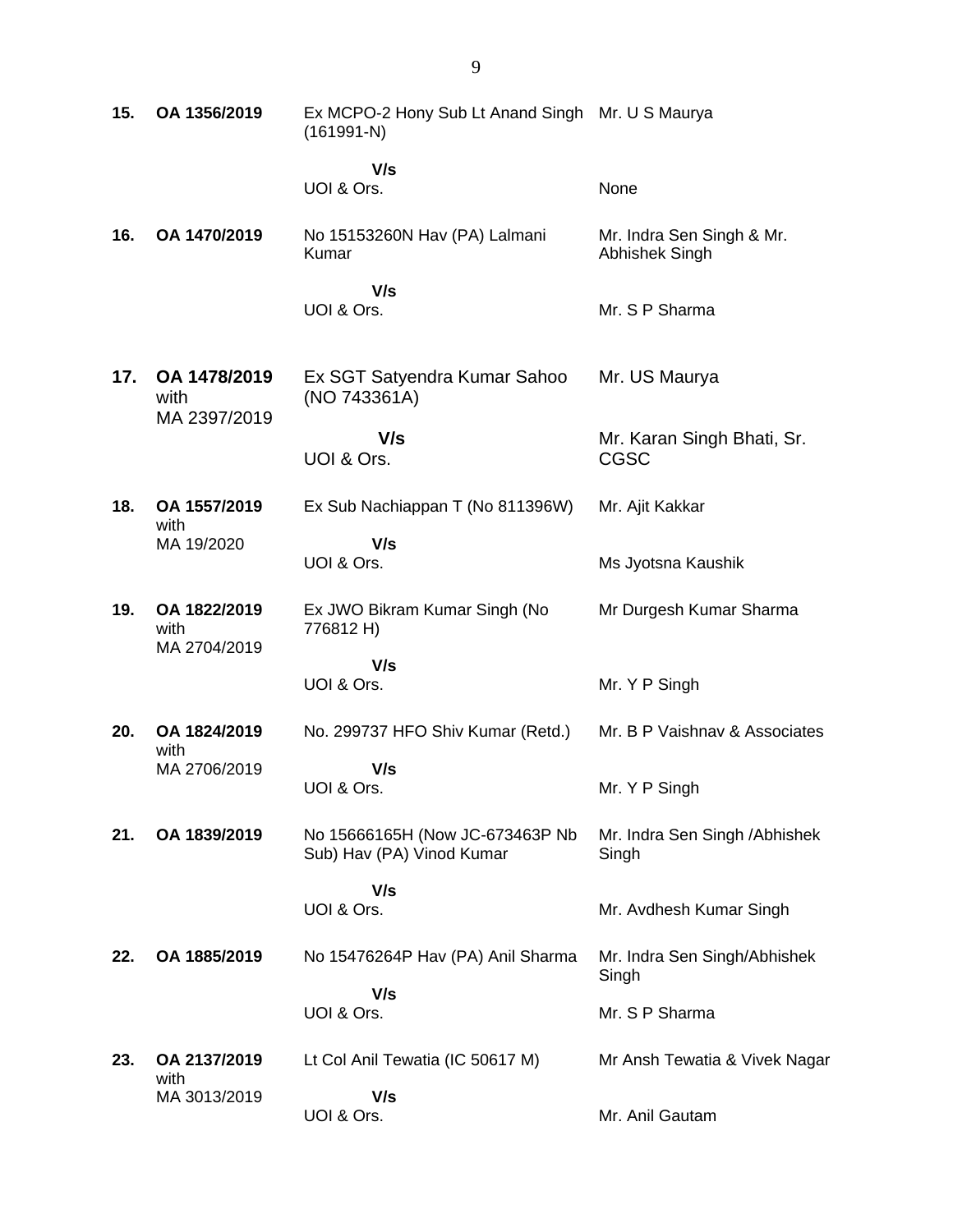**24. OA 2172/2019** with MA 3037/2019 Ex Sgt Jayabrata Ghatak (No 781347 F)  **V/s** UOI & Ors. Mr Praveen Kumar Mr. Neeraj, Sr. CGSC **25. OA 2173/2019** with MA 3038/2019 No 774811 Ex SGT Bijender Kumar  **V/s** UOI & Ors. Mr VS Kadian Mr. Shyam Narayan **26. OA 2175/2019** with MA 3040/2019 Ex Sgt Subhash Chandra Chhilar (710841)  **V/s** UOI & Ors. Mr. Virender Singh Kadian Mr. Harish V Shankar **27. OA 2176/2019** No 690695N Ex JWO Krishan Kumar Tyagi  **V/s** UOI & Ors. Mr Virender Singh Kadian Mr. Shyam Narayan **28. OA 2177/2019** Ex Sub Bhim Singh (JC 339071 W)  **V/s** UOI & Ors. Mr Virender Singh Kadian Mr. Ashok Chaitanya **29. OA 2178/2019** No. 6943776-H Hav/PA Rajput Sonu Omvir Singh  **V/s** UOI & Ors. Mr. Indra Sen Singh/Abhishek Singh Mr. J S Rawat **30. OA 2179/2019** No. 14357565-Y Ex Gnr Vivek Pal  **V/s** UOI & Ors. Mr. Virender Singh Kadian Ms. Barkha Babbar **31. OA 2180/2019** with MA 3041/2019 Cpl Thankachen Chacko (Retd) (No 278535)  **V/s** UOI & Ors. Mr Manoj Kr Gupta Mr. Y P Singh **32. OA 2215/2019** Sep/DSC Randhir Singh (No 4471671 A)  **V/s** UOI & Ors. Mr US Maurya None